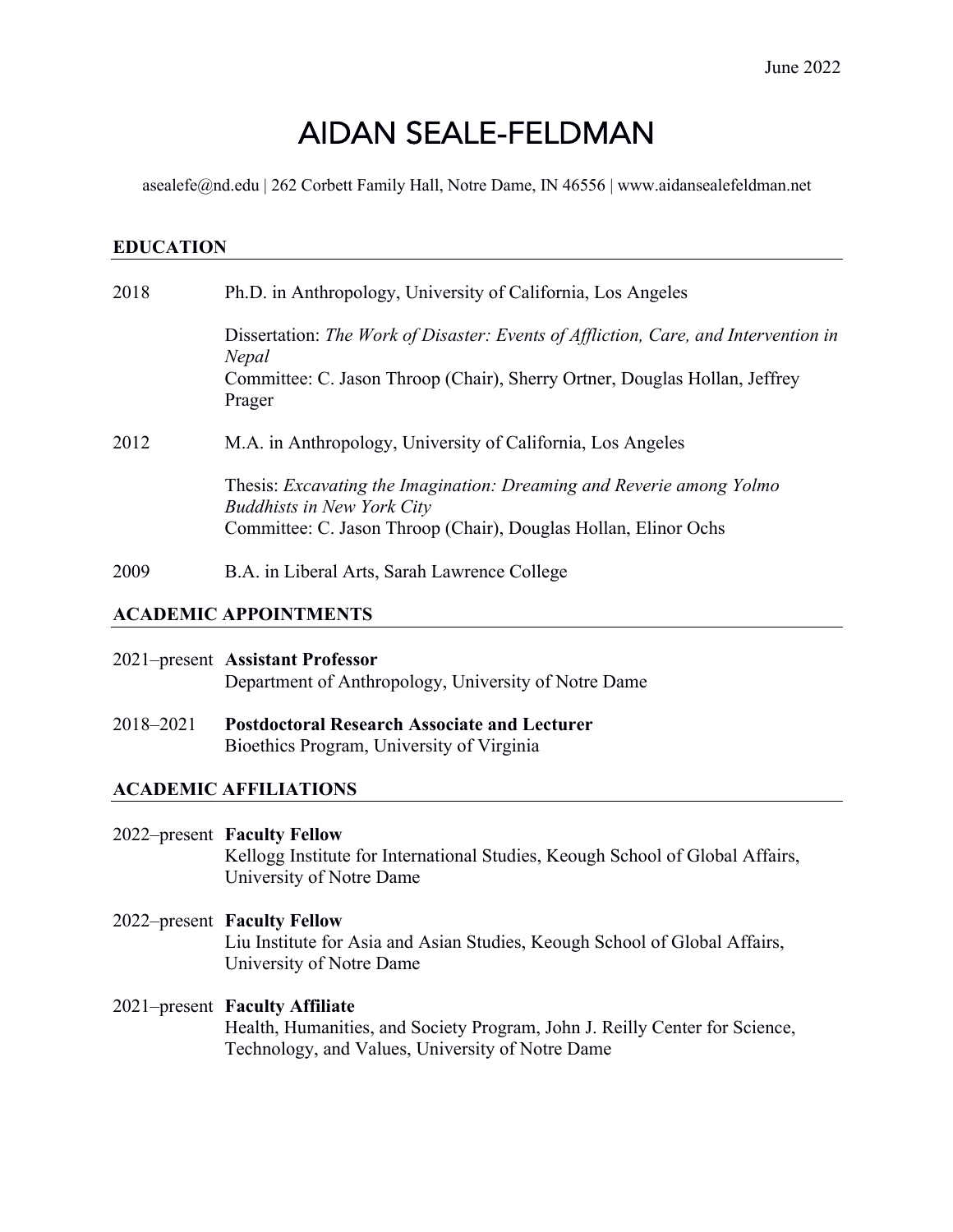- 2020–2021 **Postdoctoral Research Affiliate** Department of Anthropology, University of Virginia
- 2018–present **Research Associate** Centre d'Anthropologie Culturelle (CANTHEL), Université de Paris, Paris, France
- 2016–2017 **Visiting Doctoral Scholar** Centre de Recherche Médecine, Sciences, Santé, Santé Mentale, Société (CERMES3), Centre National de la Recherche Scientifique (CNRS), Paris, France

#### **RESEARCH AND TEACHING INTERESTS**

medical and psychological anthropology; anthropology of ethics and morality; disaster and planetary health; anthropology of care; mental health and psychic life; critical phenomenology; biopolitics; experimental and multimodal ethnography; South Asia, especially Nepal Himalayas.

#### **PUBLICATIONS**

#### **Peer-Reviewed Articles**

| 2022 | Seale-Feldman, Aidan. "The Possibility of Translation: Turning Ghosts into<br>Psychosomatic Disorders in Nepal" South Asia: Journal of South Asian Studies,<br>$45(1): 130-45.$                                                           |
|------|-------------------------------------------------------------------------------------------------------------------------------------------------------------------------------------------------------------------------------------------|
| 2020 | <b>Seale-Feldman, Aidan.</b> "The Work of Disaster: Building Back Otherwise in<br>Post-Earthquake Nepal" Cultural Anthropology 35 (2): 237-263.                                                                                           |
| 2020 | Seale-Feldman, Aidan. "Historicizing the Emergence of Global Mental Health in<br>Nepal, 1950-2019" HIMALAYA: The Journal of the Association for Nepal and<br>Himalayan Studies 39 (2): 29-43.                                             |
| 2019 | Seale-Feldman, Aidan. "Relational Affliction: Reconceptualizing 'Mass<br>Hysteria'" <i>Ethos</i> 47 (3): 307-325.                                                                                                                         |
|      | Under review Devenot, Nese, Aidan Seale-Feldman, Elyse Smith, Tehseen Noorani, Albert<br>Garcia-Romeu, and Matthew Johnson. "Psychedelic Identity Shift: A Critical<br>Approach to Set and Setting," Kennedy Institute of Ethics Journal. |

#### **Editor-Reviewed Articles**

*Forthcoming* **Seale-Feldman, Aidan.** "What Does it Mean to Lose a World?" *Anthropology News*.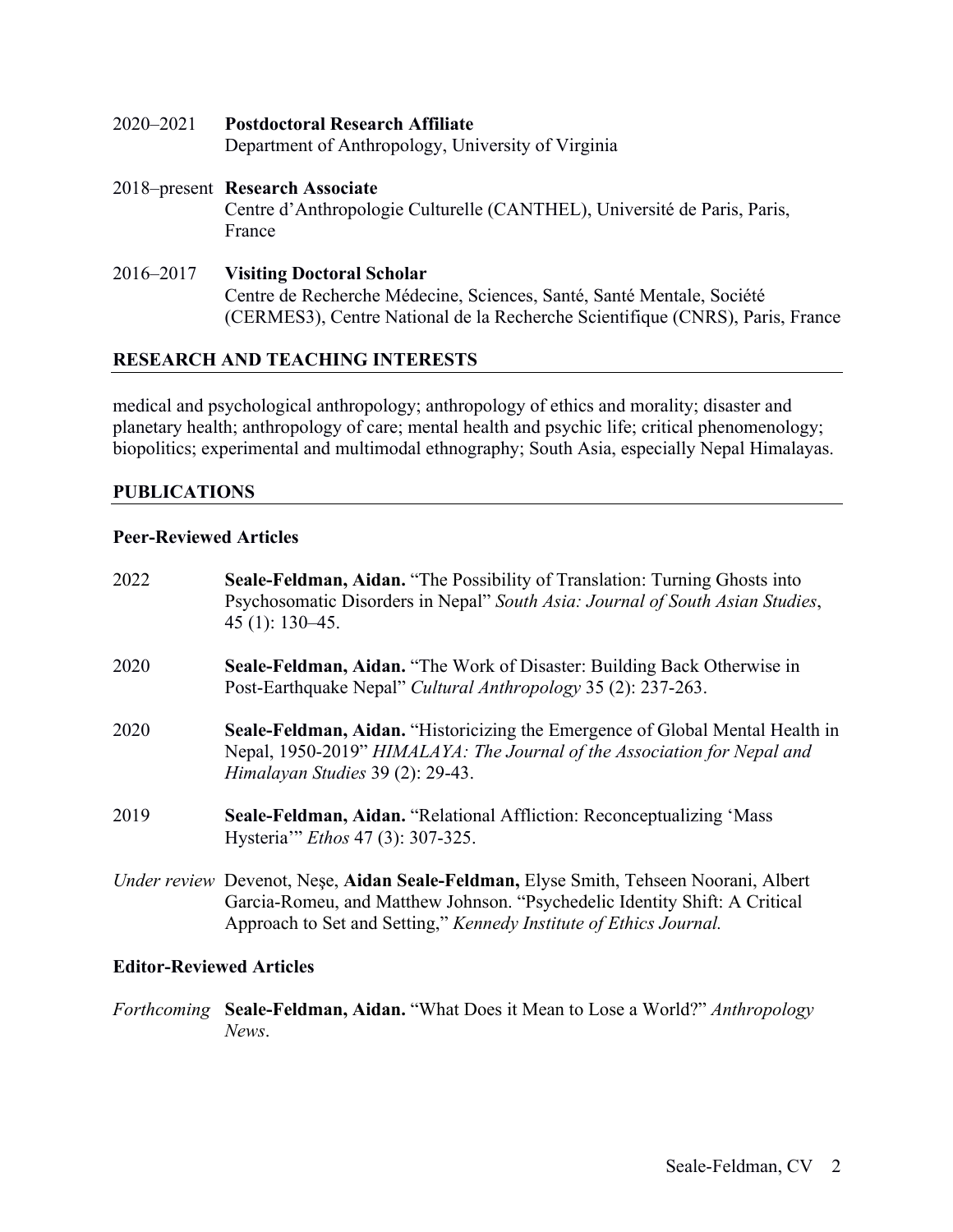| 2020 | Seale-Feldman, Aidan. "Fragments of a Transient Affliction: 'Mass Hysteria'<br>and the Question of Subjectivity." Somatosphere.<br>http://somatosphere.net/2020/mass-hysteria-subjectivity.html/                                                                                                                                                                 |
|------|------------------------------------------------------------------------------------------------------------------------------------------------------------------------------------------------------------------------------------------------------------------------------------------------------------------------------------------------------------------|
| 2015 | Seale-Feldman, Aidan and Nawaraj Upadhaya. "Mental Health after the<br>Earthquake: Building Nepal's Mental Health System in Times of Emergency."<br>Fieldsights–Hot Spots, Cultural Anthropology website, October 14, 2015.<br>https://culanth.org/fieldsights/mental-health-after-the-earthquake-building-nepals-<br>mental-health-system-in-times-of-emergency |
| 2015 | <i>(Nepali Translation)</i> Seale-Feldman, Aidan and Nawaraj Upadhaya. "भूइँचालोपछिको<br>आपतकालीन अवस्थामा नेपालमा मानसिक स्वास्थ्यको स्थापना'' (Mental Health after the Earthquake:<br>$\text{Building } \text{N}$ and $\text{V}$ Mental Health System in Times of Emergency) Manosamaiik                                                                       |

Building Nepal's Mental Health System in Times of Emergency). Manosamajik Suswasthya–Psychosocial Hub for Nepal, October 14, 2015. http://www.manosamajik.com.np/2017-05-17-10-34-25/journals/27-mentalhealth-after-the-earthquake-building-nepal%E2%80%99s-mental-health-systemin-times-of-emergency

#### **Book Chapters**

| 2022                | Seale-Feldman, Aidan. "The Place of Nepal in Psychological Anthropology." In<br>Nepalese Psychology: Volume One, edited by Yubaraj Adhikari, Sujan Shrestha,<br>and Kripa Sigdel, 21–46. Chattisgarh, India: Evincepub.                                                                                                  |
|---------------------|--------------------------------------------------------------------------------------------------------------------------------------------------------------------------------------------------------------------------------------------------------------------------------------------------------------------------|
| Forthcoming         | Seale-Feldman, Aidan. "Psychological Anthropology and the Moral/Ethical<br>Turn." in <i>Cambridge Handbook of Psychological Anthropology</i> , Edward Lowe<br>(ed.), under contract with Cambridge University Press.                                                                                                     |
| Forthcoming         | Seale-Feldman, Aidan. "Beneath the Symptoms: The Problem of Conversion<br>Disorder in Nepal," in <i>Encounters with the Invisible: Revisiting Possession in the</i><br>Himalayas in its Material and Narrative Aspects, Anne de Sales and Marie<br>Lecomte-Tilouine (Eds.), under contract with Oxford University Press. |
| Forthcoming         | Seale-Feldman, Aidan and L. F. R. Murillo. "Thomas Csordas: por uma<br>fenomenologia cultural da corporeidade." In Antropologia: Ensino, pesquisa e<br>etnografia hoje. Vol. 1. Marcelo de M. Mello, Kleyton Rattes, and Simone Silva<br>(Eds.), under contract with Niterói: EDUFF.                                     |
| <b>Book Reviews</b> |                                                                                                                                                                                                                                                                                                                          |

2019 **Seale-Feldman, Aidan.** "Book Forum: The Blind Man." Visual and New Media Review, *Fieldsites,* June 4. https://culanth.org/fieldsights/series/book-forum-theblind-man?fbclid=IwAR2T-w89Zgkmf2joGkyQ70hWwv8iVASQ93MtfBGZZ4owxKQzhsE15MJgFM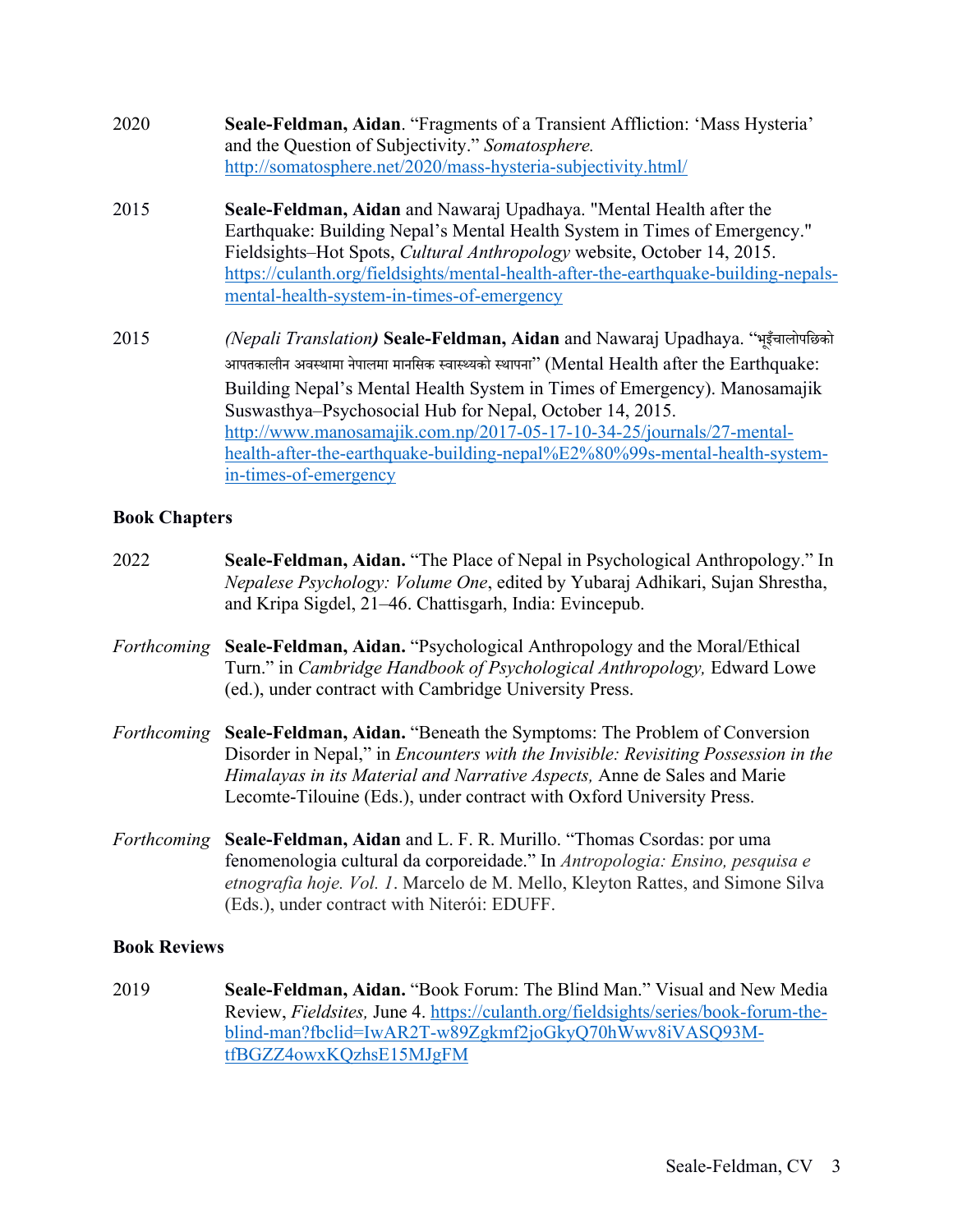| 2019 | Seale-Feldman, Aidan. "Cinematic Experiments and Ethical                           |
|------|------------------------------------------------------------------------------------|
|      | Transformations." Visual and New Media Review, Cultural                            |
|      | Anthropology website, January 10, 2019. https://culanth.org/fieldsights/cinematic- |
|      | experiments-and-ethical-transformations                                            |

2017 **Seale-Feldman, Aidan.** "Jackson, Michael and Albert Piette (Eds.) 2015. What Is Existential Anthropology? Berghahn Books. 248 Pp. Hb.:\$95.00, ISBN: 9781782386360." *Social Anthropology/Anthropologie Sociale* 25 (2): 256–58.

# **Public Scholarship**

| 2021 | Fisher, Daniel, and Aidan Seale-Feldman. "Filmmaking and Worldmaking: An<br>Interview with the Karrabing Film Collective." Visual and New Media<br>Review, Fieldsights, March 18. https://culanth.org/fieldsights/filmmaking-and-<br>worldmaking-an-interview-with-the-karrabing-film-collective?x-craft-<br>preview=7lcQ69Ez4d&token=tXbtVgEWHu5fSjvycDN4X224jBCwyoXJ |
|------|------------------------------------------------------------------------------------------------------------------------------------------------------------------------------------------------------------------------------------------------------------------------------------------------------------------------------------------------------------------------|
| 2021 | Seale-Feldman, Aidan. "Wutharr, Saltwater Dreams." Visual and New Media<br>Review, Fieldsights, March 18. https://culanth.org/fieldsights/series/wutharr-<br>saltwater-dreams?x-craft-preview=SRnfrKeK9W&token=aguzGn9a9Wg5Y-<br>KAG lyd7Cs81Lj xOz                                                                                                                    |
| 2020 | Seale-Feldman, Aidan. "Trembling Mountain." Visual and New Media<br>Review, Fieldsights, December 23.<br>https://culanth.org/fieldsights/series/trembling-mountain                                                                                                                                                                                                     |
| 2020 | Seale-Feldman, Aidan, and Andrés Romero. "Castaway Man." Visual and New<br>Media Review, Fieldsights, December 10.<br>https://culanth.org/fieldsights/series/castaway-man                                                                                                                                                                                              |
| 2020 | Seale-Feldman, Aidan. "Sunyata Cinema: An Interview with Kesang Tseten."<br>Visual and New Media Review, Fieldsights, November 19.<br>https://culanth.org/fieldsights/sunyata-cinema-an-interview-with-kesan-tseten?x-<br>craft-preview=zFGo2h7aDf&token=RE8jphItbGD-X0EepLVdH7yA Z2sddn4                                                                              |
| 2020 | Seale-Feldman, Aidan, and Andrés Romero. "Who Will Be a Gurkha." Visual<br>and New Media Review, Fieldsights, November 19.<br>https://culanth.org/fieldsights/series/who-will-be-gurkah?x-craft-<br>preview=vFIkeKmXiP&token=MkEUflbRlJ29d-vUV7jaXfKe7rrsKq8l                                                                                                          |
| 2020 | Romero, Andrés, and Aidan Seale-Feldman. 2020. "Ethnocine: Get By." Visual<br>and New Media Review, Fieldsights, August 27.<br>https://culanth.org/fieldsights/series/ethnocine-get-by                                                                                                                                                                                 |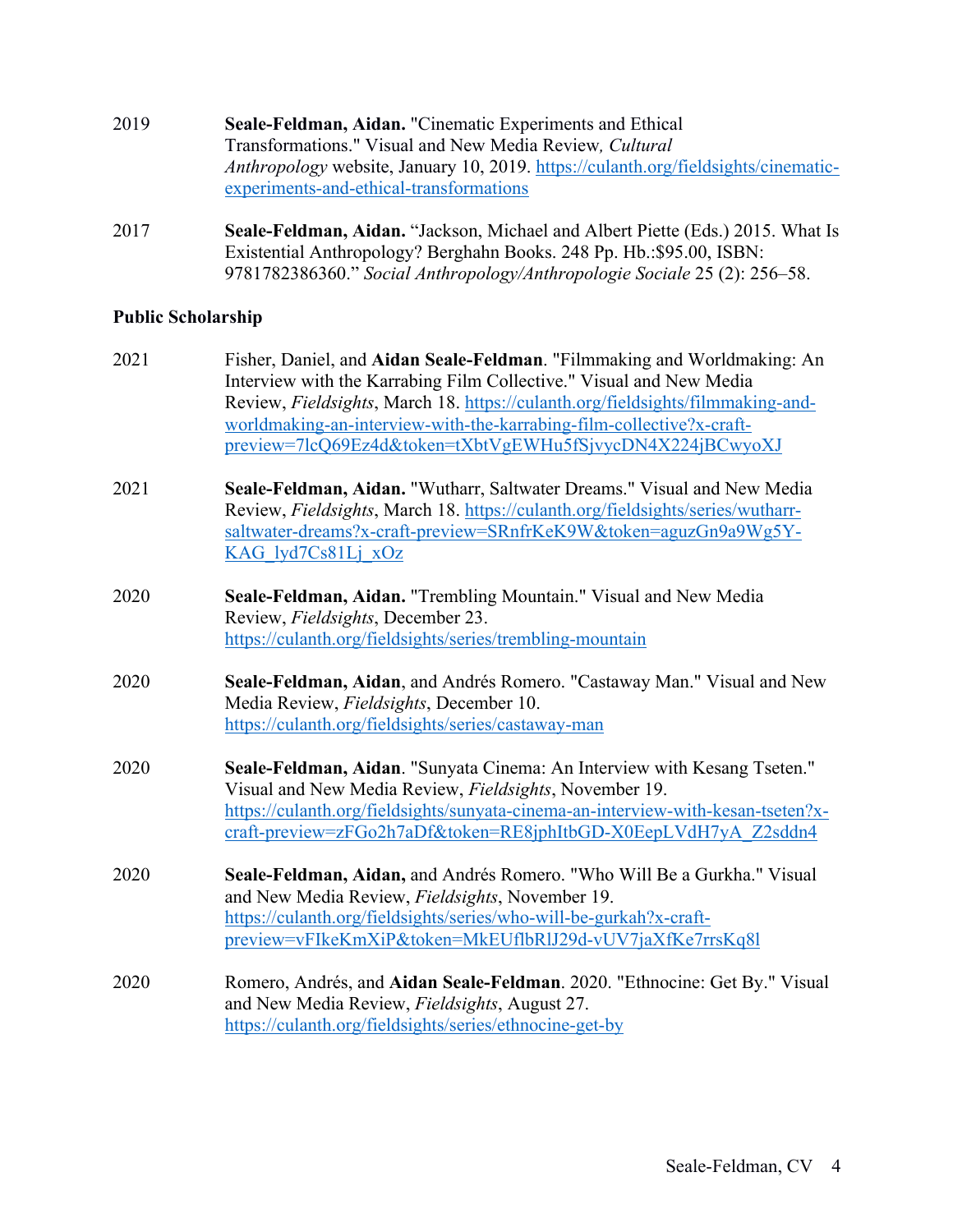| 2020                  | Seale-Feldman, Aidan, and Andrés Romero. "Ethnocine: Nobel Nok Dah."<br>Visual and New Media Review, Fieldsights, August 13.<br>https://culanth.org/fieldsights/series/ethnocine-nobel-nok-dah                                                                              |
|-----------------------|-----------------------------------------------------------------------------------------------------------------------------------------------------------------------------------------------------------------------------------------------------------------------------|
| 2020                  | Romero, Andrés, and Aidan Seale-Feldman. "Swim Lesson." Visual and New<br>Media Review, Fieldsights, May 21. https://culanth.org/fieldsights/series/swim-<br>lesson-1                                                                                                       |
| 2019                  | Seale-Feldman, Aidan. "Thinking with Ghosts." The Record Nepal.<br>https://www.recordnepal.com/wire/features/thinking-with-ghosts/                                                                                                                                          |
| 2019                  | Seale-Feldman, Aidan and Andrés Romero. "The Possibility of Spirits." Visual<br>and New Media Review, Fieldsights, September 26.<br>https://culanth.org/fieldsights/series/the-possibility-of-spirits?x-craft-<br>preview=MMyLVtYxOX&token=BaX1nroqL6zs6W0qLAkQfSfIFozsNYwT |
| 2019                  | Seale-Feldman, Aidan, and Andrés Romero. "Ghosts and Numbers." Visual and<br>New Media Review, Fieldsights, August 14.<br>https://culanth.org/fieldsights/series/ghosts-and-numbers                                                                                         |
| 2019                  | Seale-Feldman, Aidan, and Andrés Romero. "The Screening Room." Visual and<br>New Media Review, Fieldsights, August 14.<br>https://culanth.org/fieldsights/series/the-screening-room                                                                                         |
| 2018                  | Seale-Feldman, Aidan. "Images." Correspondences, Cultural Anthropology<br>website, March 2, 2018. https://culanth.org/fieldsights/series/images                                                                                                                             |
| 2017                  | Seale-Feldman, Aidan. "Teaching Triggers with Megan Raschig." Teaching<br>Tools, Cultural Anthropology website, November 17, 2017.<br>https://culanth.org/fieldsights/1248-teaching-triggers-with-megan-raschig                                                             |
| <b>Media Coverage</b> |                                                                                                                                                                                                                                                                             |

2020 Interviewed for Society for Cultural Anthropology: Summers, Lachlan. "A Sudden Shock of Care: An Interview with Aidan Seale-Feldman." Supplementals, *Fieldsights*, August 18. https://culanth.org/fieldsights/a-suddenshock-of-care-an-interview-with-aidan-seale-feldman

#### **AWARDS, GRANTS, AND FELLOWSHIPS**

#### **External Grants and Fellowships**

# 2020–2024 **French National Research Agency (ANR)** Main Project Partner (Principal Investigator: Serena Bindi, Université de Paris, CANTHEL). Funding for "Phantoms or Fantasies?: Somatic Disorders and Embodied Experiences of Loss in Changing Therapeutic Contexts"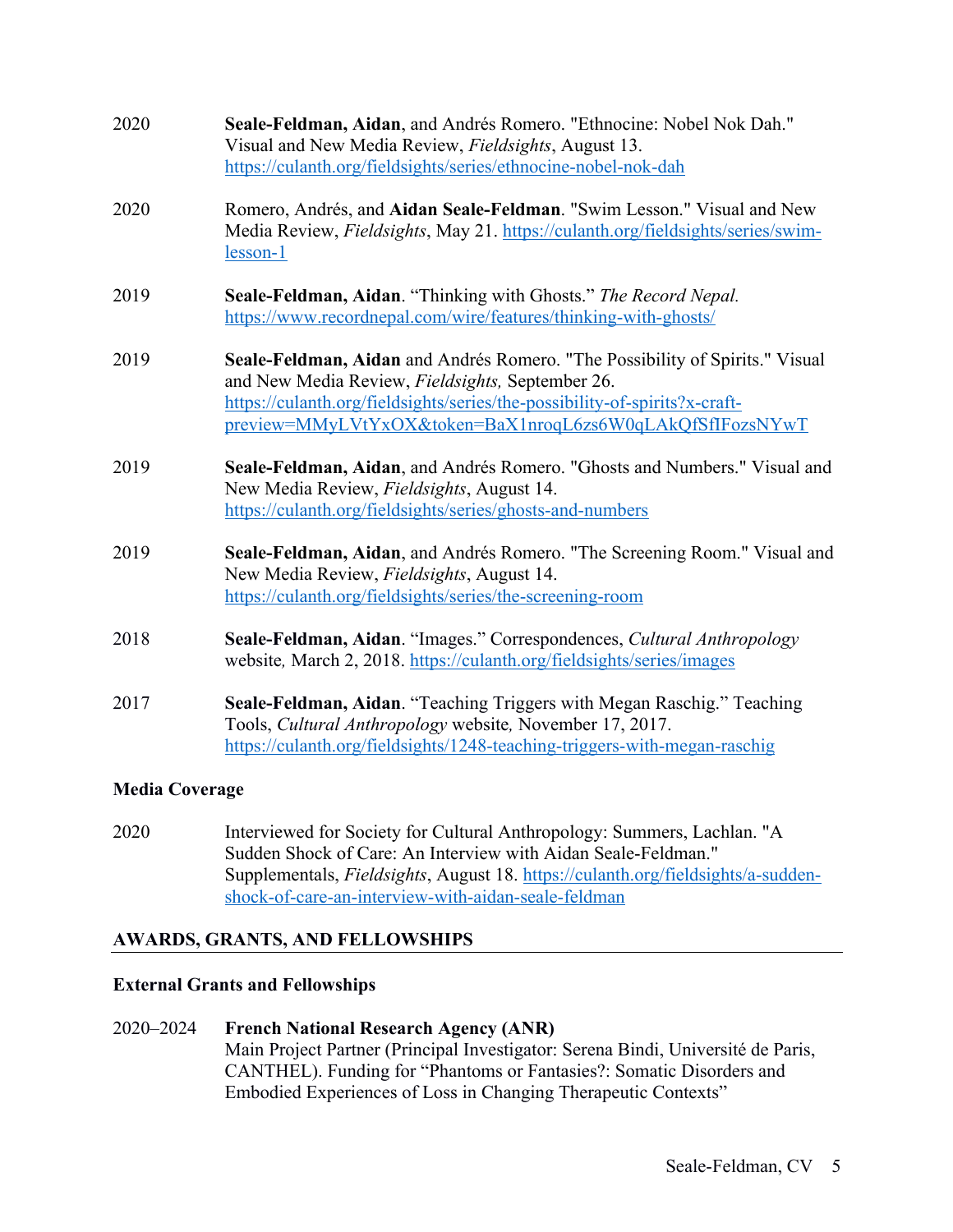| 2019      | <b>Wenner-Gren Foundation</b><br><b>Engaged Anthropology Grant</b>                                                                     |
|-----------|----------------------------------------------------------------------------------------------------------------------------------------|
| 2015-2016 | <b>Wenner-Gren Foundation</b><br><b>Dissertation Fieldwork Grant</b>                                                                   |
| 2014      | <b>Social Science Research Council</b><br>Mellon International Dissertation Research Fellowship [Alternate]                            |
| 2014      | <b>Cornell University South Asia Nepali Language Program</b><br><b>Summer Tuition Fellowship</b>                                       |
| 2013      | U.S. Department of Education Foreign Language and Area Studies (FLAS)<br>Fellowship for Nepali Language Training at Cornell University |
| 2013      | <b>Cornell University South Asia Nepali Language Program</b><br><b>Summer Tuition Fellowship</b>                                       |
| 2012      | <b>Lemelson / Society for Psychological Anthropology</b><br>Pre-Dissertation Fellowship                                                |
| 2011      | <b>National Science Foundation</b><br>Graduate Research Fellowship Program [Honorable Mention]                                         |
|           | <b>University Grants and Fellowships</b>                                                                                               |
| 2022      | University of Notre Dame, Institute for Scholarship in the Liberal Arts<br>Annual Research Theme: A Time to Heal                       |
| 2017-2018 | University of California, Los Angeles, Graduate Division<br>Dissertation Year Fellowship                                               |
| 2017      | <b>University of California, Los Angeles</b><br>University of California Collegium of University Teaching Fellows [declined]           |
| 2014      | University of California, Los Angeles, Center for the Study of Women<br>Jean Stone Dissertation Research Fellowship                    |
| 2014      | <b>University of California, Los Angeles</b><br>Department of Anthropology Research Grant                                              |

2014 **Foundation for Psychocultural Research-UCLA Program for Culture, Brain, Development, Mental Health (CBDMH)** Summer Fieldwork Fellowship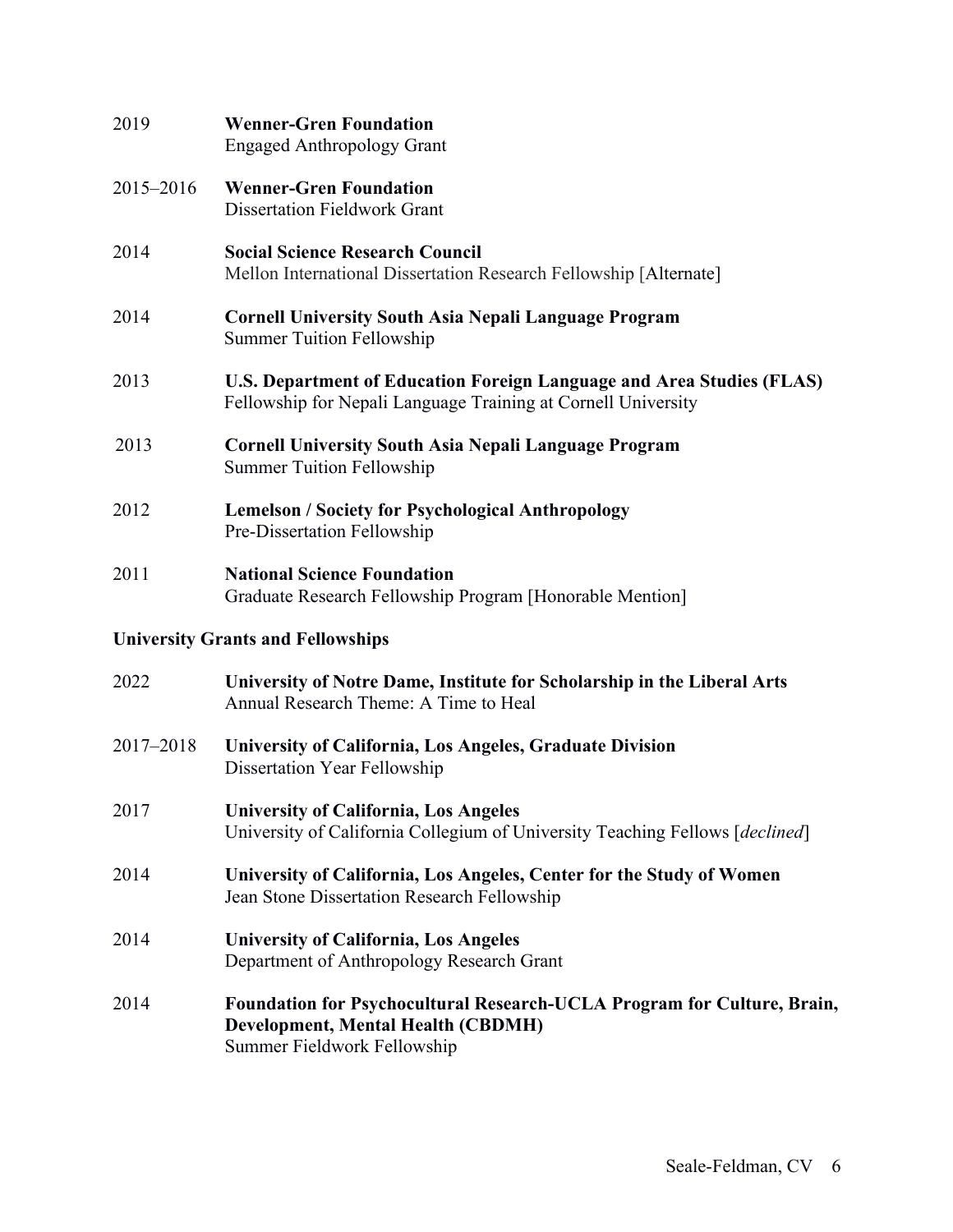| 2014          | University of California, Los Angeles, International Institute<br>Graduate Student Fieldwork Fellowship [declined]                                  |
|---------------|-----------------------------------------------------------------------------------------------------------------------------------------------------|
| 2013-2014     | <b>University of California, Los Angeles</b><br>Graduate Research Mentorship Fellowship                                                             |
| 2013          | <b>Foundation for Psychocultural Research-UCLA Program for Culture, Brain,</b><br>Development, Mental Health (CBDMH)<br>Summer Fieldwork Fellowship |
| 2013          | University of California, Los Angeles, International Institute<br>Graduate Student Fieldwork Fellowship                                             |
| $2011 - 2017$ | <b>University of California, Los Angeles</b><br>Department of Anthropology Conference Travel Grants                                                 |
| $2010 - 2014$ | <b>University of California, Los Angeles</b><br>Department of Anthropology Graduate Teaching Fellowship [tuition and stipend]                       |

# **Awards and Honors**

| 2018 | <b>University of California, Los Angeles</b><br>Degree Candidate Processional Marshal, Nominee |
|------|------------------------------------------------------------------------------------------------|
| 2016 | <b>Society for Medical Anthropology</b><br><b>Student Travel Award</b>                         |
| 2010 | <b>University of California, Los Angeles</b><br>Chancellor's Prize                             |

# **PRESENTATIONS**

# **Invited Talks**

| 2021 | "The World is Like This': Life, Loss, and the Trembling Thought of Disaster."<br>French National Research Agency (ANR) Seminar-Death, Loss and Grief:<br>Anthropological Perspectives, Université de Paris, Paris, France, November 18.                          |
|------|------------------------------------------------------------------------------------------------------------------------------------------------------------------------------------------------------------------------------------------------------------------|
| 2021 | "Crisis, Care, and Building Back Otherwise." Invited speaker for Global Health<br>course. Lewis & Clark College, Portland, Oregon, October 28.                                                                                                                   |
| 2021 | "The World is Like This': Life, Loss, and the Trembling Thought of Disaster."<br>Division of Social & Transcultural Psychiatry, Culture and Community Mental<br>Health Speaker Series-Politics of Psychic Life, McGill University, Montreal,<br>Quebec, April 1. |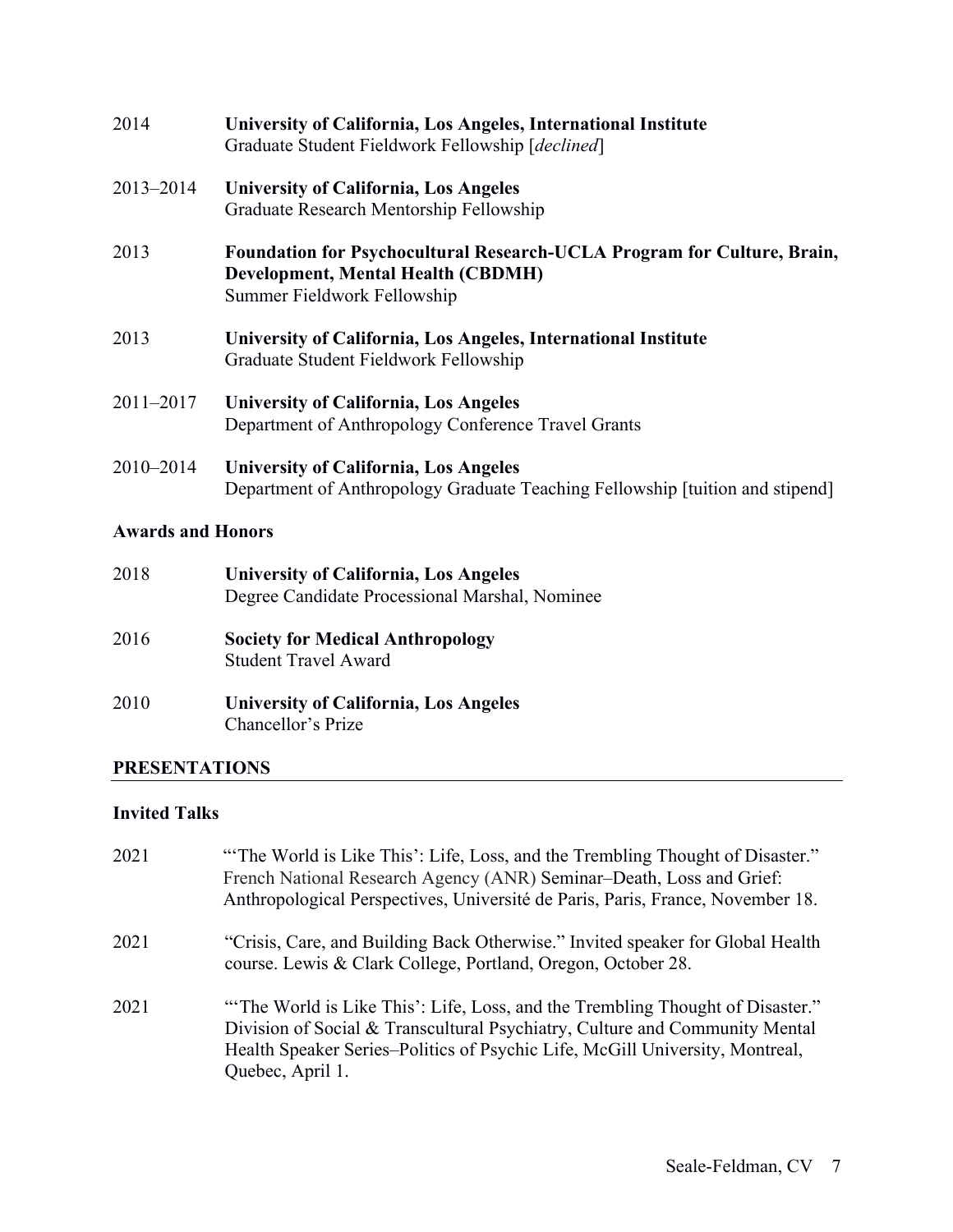| 2021 | "The World is Like This." Team Phenomenology Working Group, Department of<br>Anthropology, University of California-Los Angeles, Los Angeles, CA, March<br>18.                                                                                                           |
|------|--------------------------------------------------------------------------------------------------------------------------------------------------------------------------------------------------------------------------------------------------------------------------|
| 2021 | "The Work of Disaster." Invited speaker for Social Politics of Disaster course,<br>Hamilton College, Clinton, NY, March 9.                                                                                                                                               |
| 2021 | "Crisis, Care, and the Work of Disaster." Department of Anthropology,<br>University of Notre Dame, Notre Dame, IN, January 25.                                                                                                                                           |
| 2020 | "Measuring Care: Humanitarian Efficacy in Post-Disaster Nepal." Department of<br>Sociology and Anthropology, North Carolina State University, Raleigh, North<br>Carolina, December 4.                                                                                    |
| 2020 | "The Work of Disaster." Invited speaker for Medical Anthropology course,<br>University of Virginia, Charlottesville, VA, September 3.                                                                                                                                    |
| 2020 | "Relational Affliction." Invited speaker for Medical Anthropology course,<br>University of Virginia, Charlottesville, VA, February 19.                                                                                                                                   |
| 2020 | "Crisis, Care, and Worldbuilding in Post-Disaster Nepal." Department of<br>Anthropology, University of North Carolina-Chapel Hill, Chapel Hill, NC,<br>February 10.                                                                                                      |
| 2019 | "Thinking with Ghosts." Virginia Anthropology Society's Death and Dinner<br>Series, Department of Anthropology, University of Virginia, Charlottesville, VA,<br>October 23.                                                                                              |
| 2019 | "Psychosocial Transformations: Chhopne, 'Conversion Disorder,' and the<br>Possibility of Translation between Psychosocial and Indigenous Worlds in the<br>Nepal Himalayas." Department of Anthropology and Sociology, Tribhuvan<br>University, Kathmandu, Nepal, July 5. |
| 2019 | "Thinking with Ghosts: Bhut laagyo, Hysteria, and the Politics of<br>Conceptualization." Tibet Center, Department of Religious Studies, University of<br>Virginia, Charlottesville, VA, March 29.                                                                        |
| 2019 | "Psychosocial Transformations in Post-Disaster Nepal." Invited speaker for<br>Medical Anthropology course, University of Virginia, Charlottesville, VA, March<br>21.                                                                                                     |
| 2018 | "Psychosocial Transformations in Post-Disaster Nepal." Friday Speaker Series,<br>Department of Anthropology, University of Virginia, Charlottesville, VA,<br>December 7.                                                                                                 |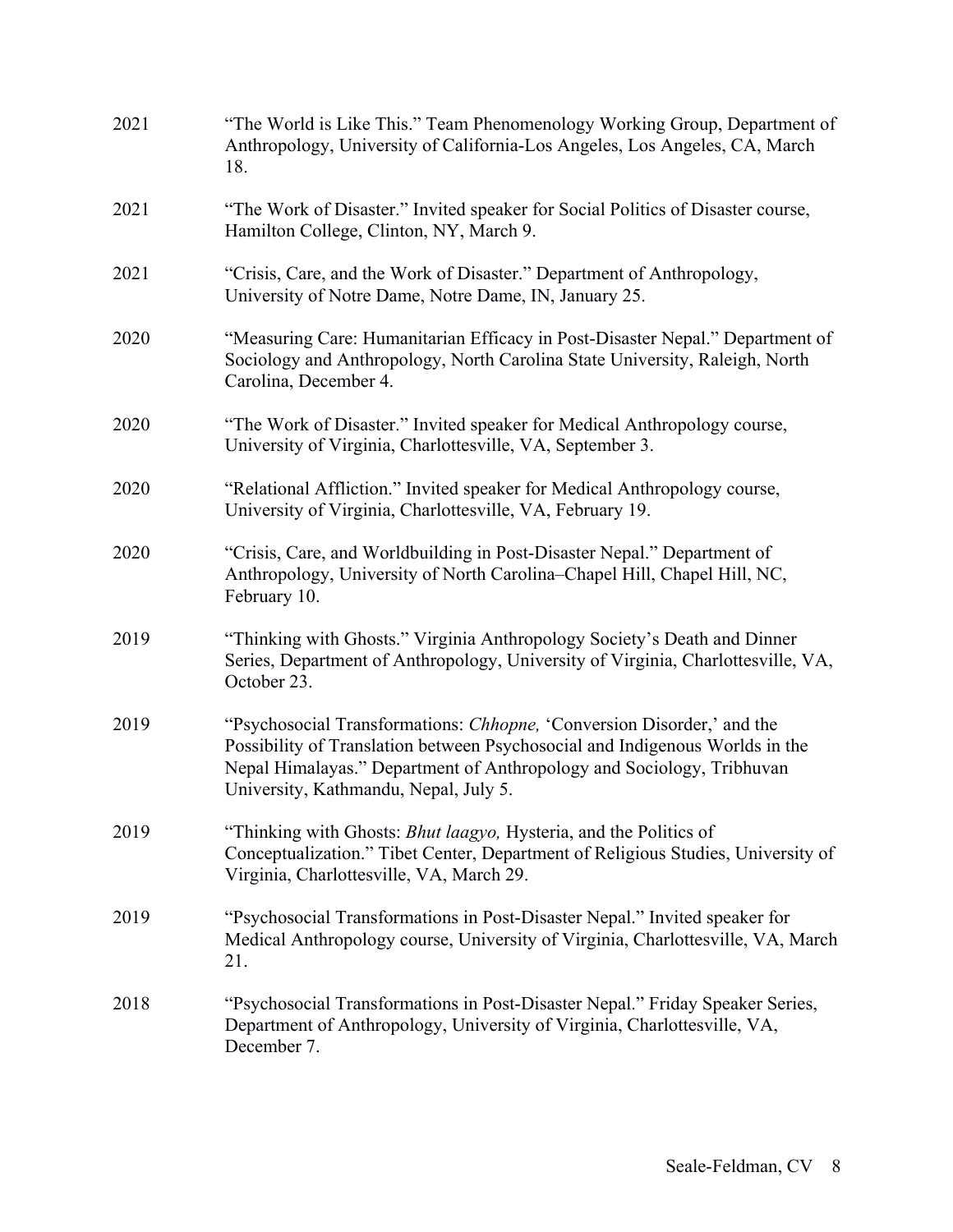| 2017 | "Transient Care: Temporalities of Suffering and Intervention after the Nepal<br>Earthquake." Center for Research in Medicine, Science, Health, Mental Health,<br>and Society (CERMES3), Université Paris Descartes, Paris, France, June 22.                               |
|------|---------------------------------------------------------------------------------------------------------------------------------------------------------------------------------------------------------------------------------------------------------------------------|
| 2016 | <i>"Pissat, Counseling, and the Visibility of Suffering in Nepal." Laboratoire</i><br>d'ethnologie et de sociologie comparative (LESC), Maison Archéologie et<br>Ethnologie René-Ginouvès, l'Université Paris Ouest Nanterre La Défense,<br>Nanterre, France, October 11. |
| 2015 | "Adolescent Mental Health in Rural Nepal: Examining Cases of 'Mass Hysteria'<br>among Girls in Government Schools." United Nations Children's Fund (UNICEF)<br>Kathmandu, Nepal, December 9.                                                                              |
| 2013 | "On the Ethics of Photoethnography: Exploring the Aesthetics and Politics of<br>Representing Others." Mind, Medicine, and Culture Working Group (MMAC),<br>Department of Anthropology, University of California-Los Angeles, Los Angeles,<br>CA, April 1.                 |

# **Panels and Conferences Chaired or Organized**

| Submitted | Co-Organizer (with Sandra Hyde): "Psychogeography: Rethinking the<br>Psychotherapeutic and Affliction," American Anthropological Association<br>Annual Meeting, Seattle, WA, November 9-13.                                                  |
|-----------|----------------------------------------------------------------------------------------------------------------------------------------------------------------------------------------------------------------------------------------------|
| 2021      | Co-Organizer (with Serena Bindi): ANR Seminar on Death, Loss, and Mourning:<br>Anthropological Approaches, Université de Paris (online).                                                                                                     |
| 2021      | Co-organizer (with Samuele Collu): "Towards an Anthropology of Psychic Life,"<br>Society for Psychological Anthropology Biennial Meeting, Online, April 6-10.                                                                                |
| 2020      | Co-organizer (with Samuele Collu): "Towards an Anthropology of Psychic Life:<br>Affects, Therapeutics, and Psychopolitical Experiments," American<br>Anthropological Association Annual Meeting, St. Louis, MO, canceled due to<br>COVID-19. |
| 2019      | Co-organizer (with Andrés Romero): "Anthropology of and through the Image,"<br>Canadian Anthropology Society/American Anthropological Association Annual<br>Meeting, Vancouver, BC, November 20-24.                                          |
| 2016      | Co-organizer (with Raphäelle Rabanes): "Therapeutic Encounters," American<br>Anthropological Association Annual Meeting, Minneapolis, MN, November 16-<br>20.                                                                                |
| 2013      | Co-Organizer (with Devin Flaherty): "Imagining one Another: Towards an<br>Anthropology of the Imagination Through Intersubjectivity," American<br>Anthropological Association Annual Meeting, Chicago, IL, November 20-24.                   |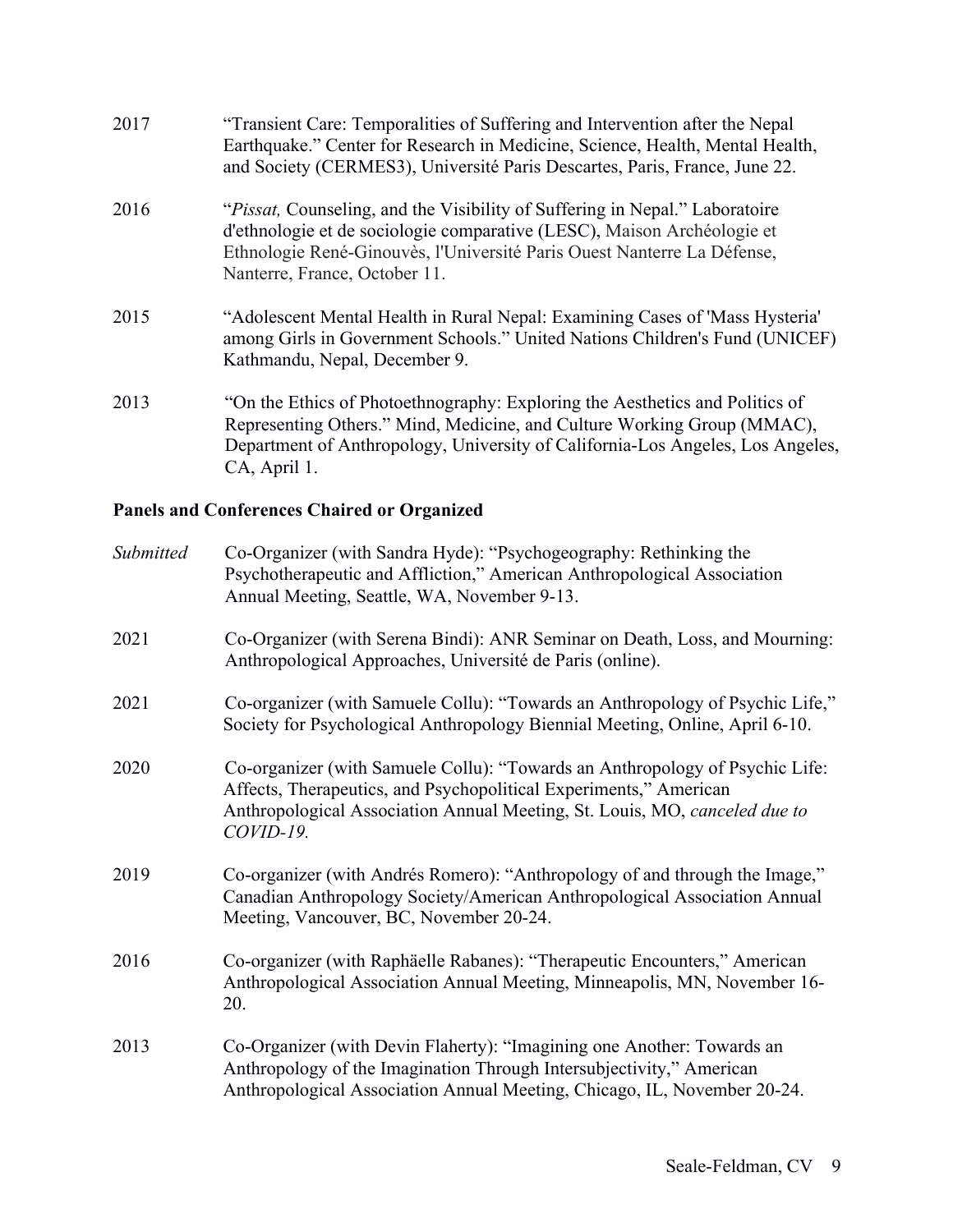2012 Co-Organizer (with Devin Flaherty and Kathryn Hale): UCLA-UCSD Graduate Student Conference on Culture and Mind, Department of Anthropology, University of California-Los Angeles, Los Angeles, CA, March 2.

#### **Presentations**

| <b>Invited</b> | Science, Technology, and Medicine (STM) Symposium: Decolonizing STM,<br>Annual Conference on South Asia, University of Wisconsin–Madison, Madison,<br>WI, October 19-22.                                                        |
|----------------|---------------------------------------------------------------------------------------------------------------------------------------------------------------------------------------------------------------------------------|
| <b>Invited</b> | Flash Ethnography Workshop: Himalayan Conversations, Himalayan Studies<br>Conference, University of Toronto, Toronto, Canada, October 13-16.                                                                                    |
| Submitted      | "Psychogeographies: Movement, Solidarity, Risk," American Anthropological<br>Association Annual Meeting, Seattle, WA, November 9-13.                                                                                            |
| 2021           | "Seismic Interruptions," Science, Technology, and Medicine (STM) Symposium:<br>Interruptions and Failures, Annual Conference on South Asia, University of<br>Wisconsin-Madison, Madison, WI, October 20-24.                     |
| 2021           | (Co-authored with Samuele Collu) "Psychic Boundaries: Therapeutic and<br>Pedagogical Implications," Society for Psychological Anthropology Biennial<br>Meeting, Online, April 6-10.                                             |
| 2019           | "Screen Test: A Visual Essay on Intersubjectivity," Canadian Anthropology<br>Society/American Anthropological Association Annual Meeting, Vancouver,<br>Canada, November 20-24.                                                 |
| 2019           | "Himalayan Laboratory: Nepal and the Emergence of Global Mental Health,"<br>4S Society for Social Studies of Science Annual Meeting, New Orleans, LA,<br>September 4-7.                                                         |
| 2019           | "Thinking with Ghosts: Bhut laagyo, Hysteria, and the Politics of<br>Conceptualization," Eighth Annual Conference on Nepal and the Himalaya,<br>Kathmandu, Nepal, July 24-26.                                                   |
| 2019           | "Measuring Care," Society for Psychological Anthropology Biennial Meeting,<br>Santa Ana Pueblo, NM, April 4-7.                                                                                                                  |
| 2018           | "The Phenomenology of Crisis and Intervention in Post-Disaster Nepal,"<br>American Anthropological Association Annual Meeting, San Jose, CA, November<br>$14 - 18.$                                                             |
| 2018           | "Humanitarianism as Development: Building Nepal's Mental Health System in<br>Times of Crisis," NEEDS 2018 The Third Northern European Conference on<br>Emergency and Disaster Studies, Amsterdam, The Netherlands, March 21-23. |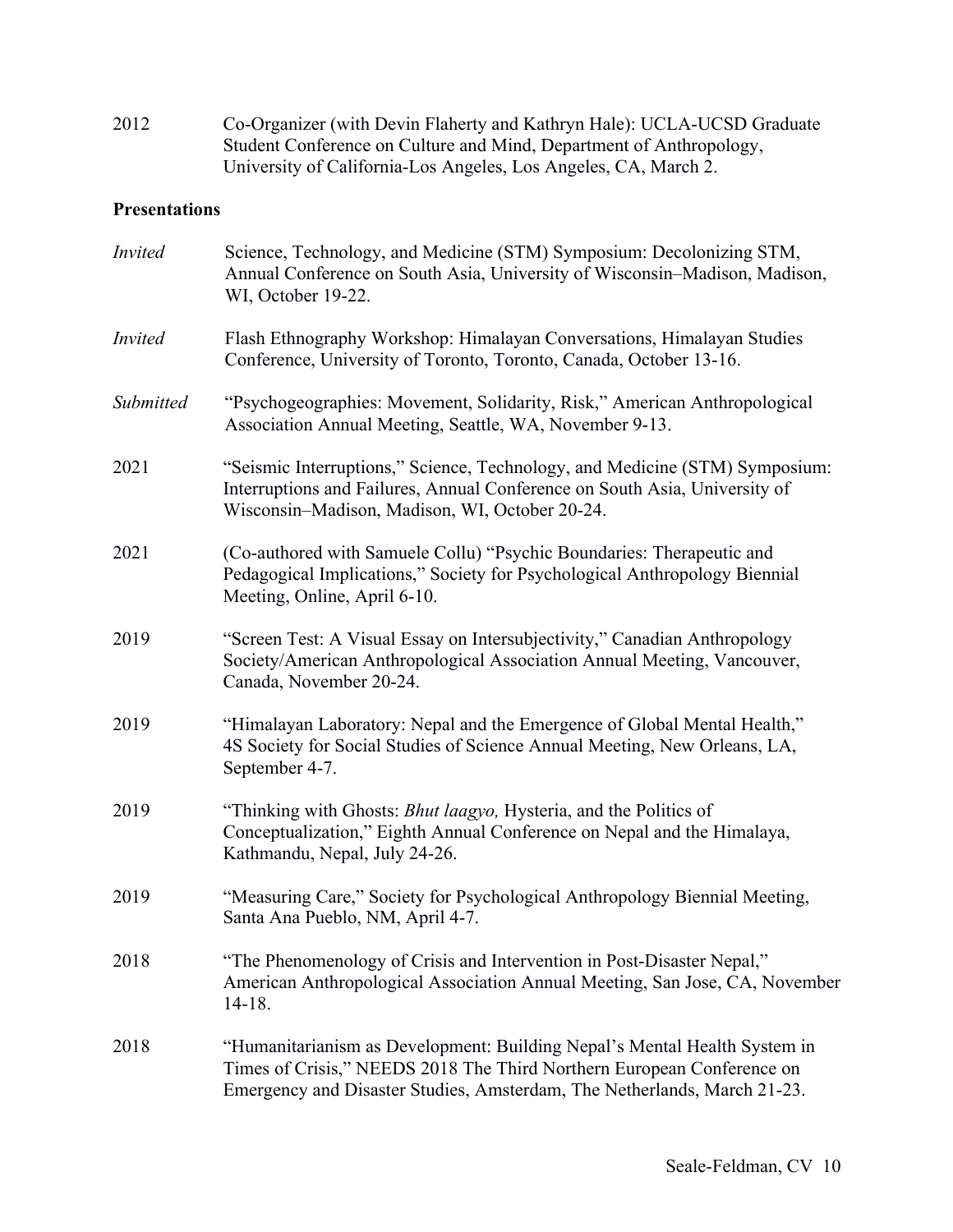| 2017 | "Chhopne, Hysteria, and the Problem of 'Conversion Disorder' in Nepal,"<br>Symposium: Encounters with the Invisible: Revisiting Possession in the<br>Himalayas in its Material and Narrative Aspects, l'Université Paris Ouest-Nanterre<br>La Défense and the French National Research Agency (ANR), Centre-Val de<br>Loire, France, December 18-21. |
|------|------------------------------------------------------------------------------------------------------------------------------------------------------------------------------------------------------------------------------------------------------------------------------------------------------------------------------------------------------|
| 2017 | "Contagious Connections: Mass Hysteria and the Limits of Subjectivity,"<br>American Anthropological Association Annual Meeting, Washington D.C.,<br>November 29-December 3.                                                                                                                                                                          |
| 2017 | "Subjects of Intervention," Himalayan Studies Conference, University of<br>Colorado-Boulder, Boulder, CO, September 1-4.                                                                                                                                                                                                                             |
| 2017 | "Mundane Disasters of Everyday Life: The Politics of Suffering after the Nepal<br>Earthquake," University of California-Los Angeles/University of Amsterdam<br>Conference on Crisis and the Everyday, Amsterdam, the Netherlands, April 5-6.                                                                                                         |
| 2017 | "Fragments of a Transient Affliction," American Ethnological Society<br>Conference, Stanford University, CA, March 30-April 1.                                                                                                                                                                                                                       |
| 2016 | "Transient, Accidental, Improvised: Psychosocial Care in Post-Disaster Nepal,"<br>American Anthropological Association Annual Meeting, Minneapolis, MN,<br>November 16-20.                                                                                                                                                                           |
| 2016 | "Temporalities of Affliction and Care Before and After the Nepal<br>Earthquakes," Annual Conference on South Asia, Madison, WI, October 20-23.                                                                                                                                                                                                       |
| 2015 | "Adolescent 'Mass Hysteria' in Post-Disaster Nepal: Ethnographic Impressions,"<br>Annual Conference on Nepal and the Himalaya, Kathmandu, Nepal, July 22-24.                                                                                                                                                                                         |
| 2014 | "Adolescent 'Mass Hysteria' in Rural Nepal: A Case of Intercorporeality?,"<br>UCLA-UCSD Graduate Student Conference on Culture and Mind, Department of<br>Anthropology, University of California-San Diego, San Diego, CA, April 19.                                                                                                                 |
| 2013 | "Absence, Presence, Virtuality: On the Intersubjective Dimensions of Imaginative<br>Experience among Yolmo-Buddhist Migrants and their Families in Kathmandu,"<br>American Anthropological Association Annual Meeting, Chicago, IL, November<br>20-24.                                                                                               |
| 2013 | "Excavating the Imagination: Dreaming and Reverie among Yolmo-Nepali<br>Buddhists in New York City and Kathmandu," 5 <sup>th</sup> Annual Anthropology in<br>Transit Graduate Student Conference, Department of Anthropology, University of<br>California-Irvine, Irvine, CA, April 26.                                                              |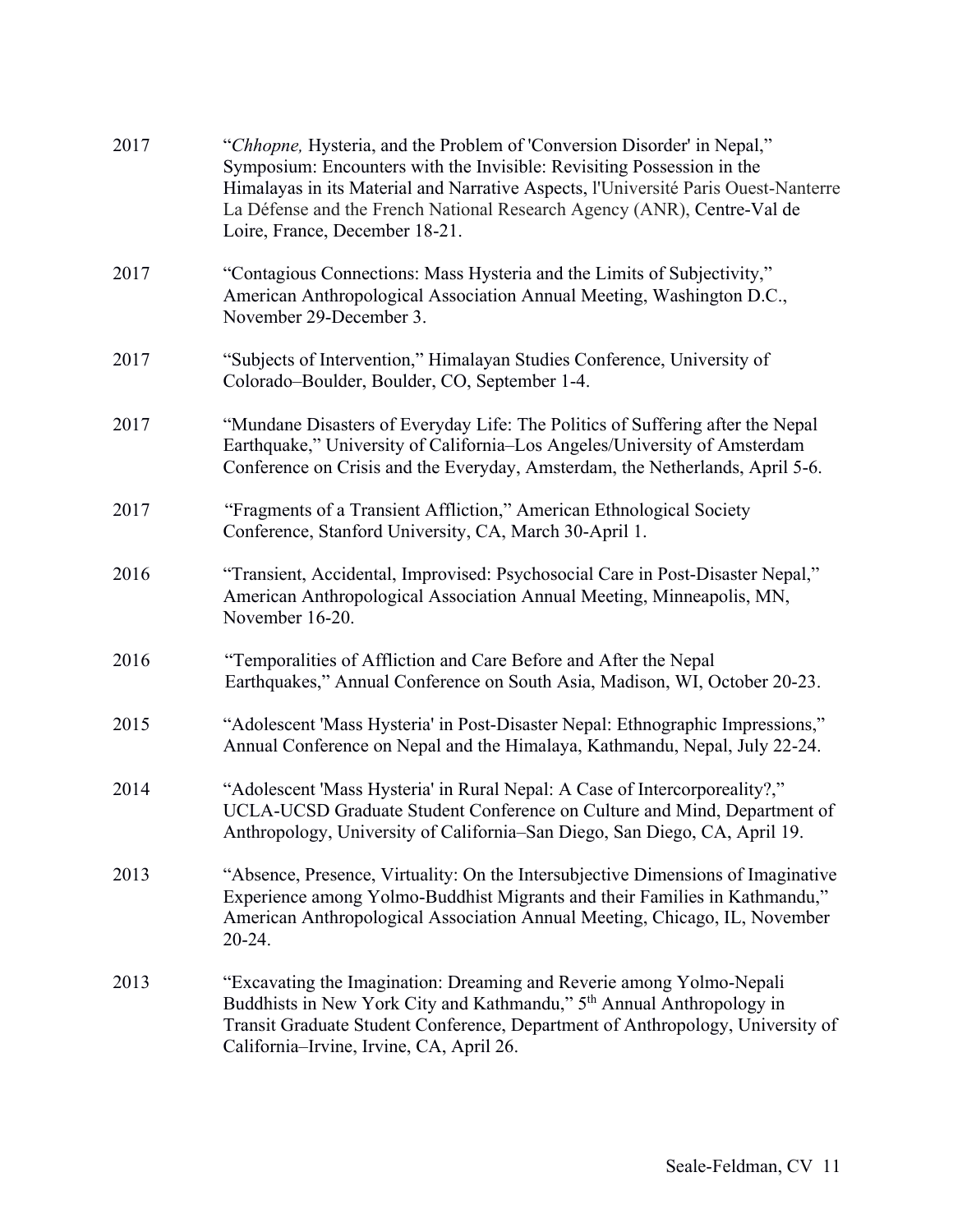| 2013 | "Excavating the Imagination: Dreaming and Reverie among Yolmo-Nepali<br>Buddhists in New York City," Society for Psychological Anthropology Biennial<br>Meeting, San Diego, CA, April 4-7.                                                                                             |
|------|----------------------------------------------------------------------------------------------------------------------------------------------------------------------------------------------------------------------------------------------------------------------------------------|
| 2012 | "Imagining America: Notes on a Nepali Dreamscape," American Anthropological<br>Association Annual Meeting, San Francisco, CA, November 13-18.                                                                                                                                          |
| 2012 | "On the Wandering Mind: Everyday Imaginings among Yolmo-Nepali Migrants<br>to New York City," UCLA-UCSD Graduate Student Conference on Culture and<br>Mind, Department of Anthropology, University of California–Los Angeles, Los<br>Angeles, CA, March 2.                             |
| 2011 | "Tracing Migrant Dreams: Imagining and the Self among Yolmo-Nepali Migrants<br>in New York City", American Anthropological Association Annual Meeting,<br>Montreal, Canada, November 15-20.                                                                                            |
| 2011 | "Queens Limbo: Betweenness, Separation, and Suspended Lives among Yolmo-<br>Nepali Migrants to the United States," 3 <sup>rd</sup> Annual Anthropology in Transit<br>Graduate Student Conference, Department of Anthropology, University of<br>California–Irvine, Irvine, CA, April 8. |
| 2010 | (Co-authored with Robert Desjarlais) "Queens Limbo: Betweenness, Separation,<br>and Suspended Lives among Yolmo-Nepali Migrants to the United States"<br>American Anthropological Association Annual Meeting, New Orleans, LA,<br>November 17-21.                                      |
|      |                                                                                                                                                                                                                                                                                        |

#### **Invited Discussant**

| 2020 | "Anthropologies of Lived Experience in the Nepal Himalayas," French National<br>Research Agency (ANR) Seminar-Death, Loss and Grief: Anthropological<br>Perspectives, Université de Paris, Online, November 19. |
|------|-----------------------------------------------------------------------------------------------------------------------------------------------------------------------------------------------------------------|
| 2020 | "World Anthropology Day," Department of Anthropology, University of Virginia,<br>Charlottesville, VA, February 20.                                                                                              |
| 2019 | "Children's Needs: Moving Beyond Rights," Discussant, Eighth Annual<br>Conference on Nepal and the Himalaya, Kathmandu, Nepal, July 24-26.                                                                      |

# **TEACHING AND MENTORSHIP**

# **Undergraduate Courses Taught**

Health and Culture (University of Notre Dame) Anthropology of Psychic Life (University of Virginia) Moral Experience (University of Virginia) Using Anthropology: Applied, Engaged, Political (University of Virginia) \*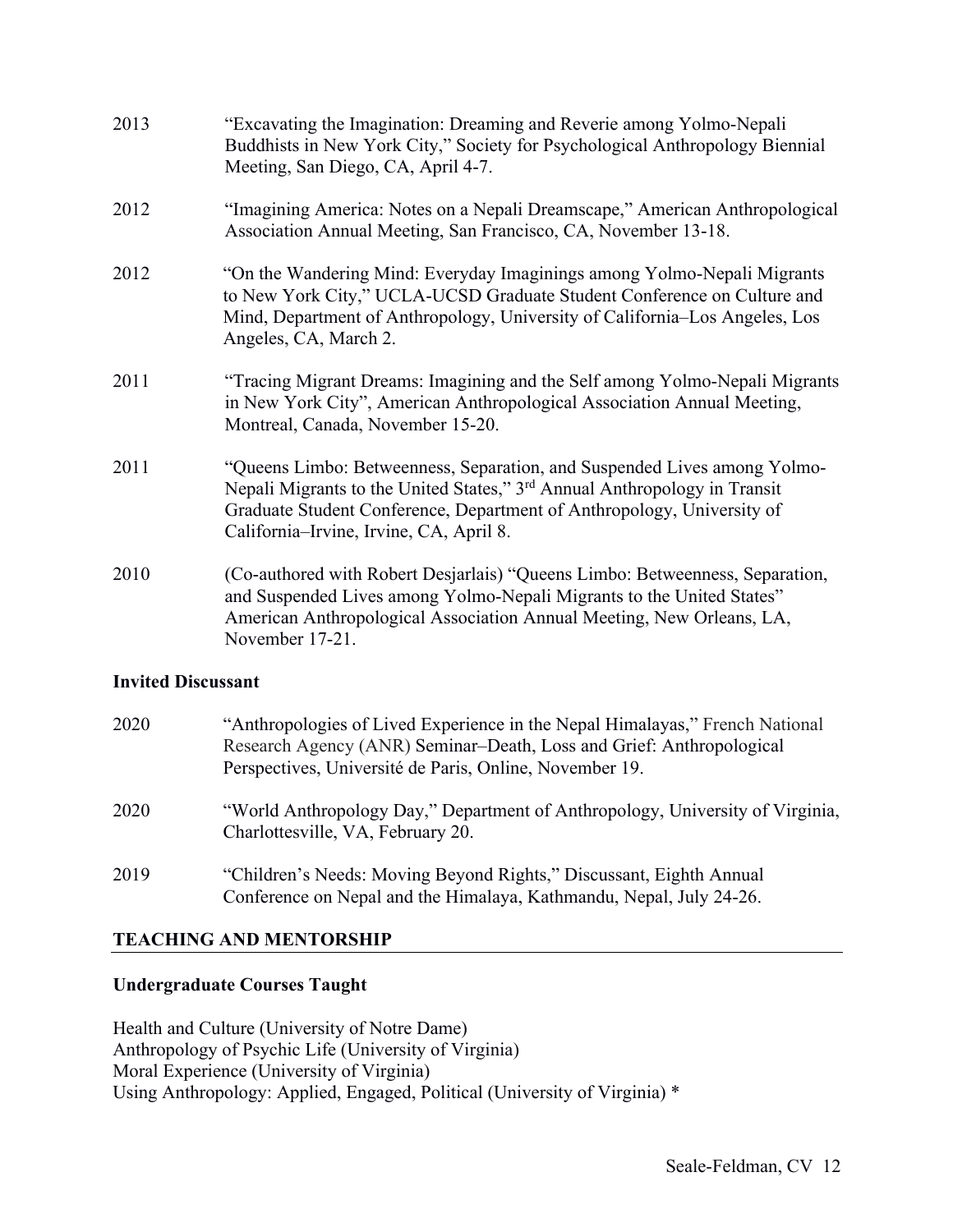Biopolitics and the Contemporary Condition (University of Virginia) \*\* Culture and Society (UCLA) Deviance and Abnormality (UCLA)

*\*Nominated by the Jefferson Scholars Foundation to be included on a list of recommended classes used to recruit visiting outstanding high school students to attend UVA (Spring 2020) \*\*Nominated by the Jefferson Scholars Foundation to be included on a list of recommended classes used to recruit visiting outstanding high school students to attend UVA (Spring 2019)*

# **Graduate Courses Taught**

Biopolitics (University of Notre Dame)

# **Teaching Assistant**

Methods in Cultural Anthropology (UCLA) Introduction to Psychological Anthropology: Historical Development (UCLA) Culture and Communication (UCLA) Introduction to Psychological Anthropology: Current Topics/Research (UCLA) Human Evolution (UCLA) Culture and Society (UCLA)

#### **Independent Studies**

Directed Reading: Biopolitics Supervised directed reading for graduate student in Anthropology (University of Virginia)

# **Advising**

# *Ph.D. Committee Chair*

Prakash B.K. (University of Notre Dame, Department of Anthropology) Phoebe Zhao (University of Notre Dame, Department of Anthropology)

# *Ph.D. Committee Member*

Kayla Hurd (University of Notre Dame, Department of Anthropology) George Azcárate (University of Notre Dame, Department of Romance Languages)

# *Undergraduate Thesis Advisor*

Liza Cathcart (University of Virginia, Political Philosophy, Policy & Law) Thesis: "Captivity Disguised as Care" (2021)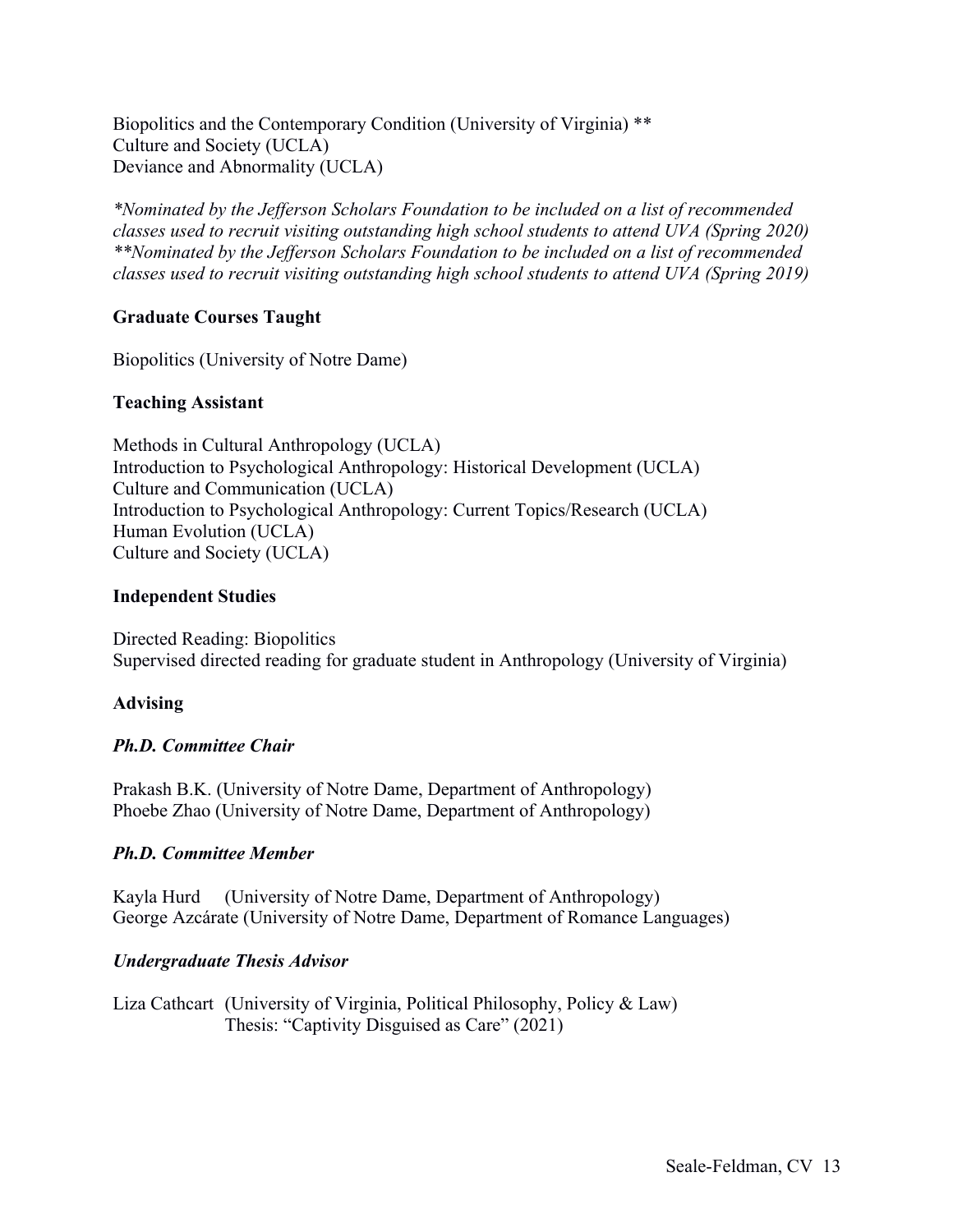#### *Undergraduate Research Advisor*

- Aidan Rezner (University of Notre Dame, Neuroscience and Behavior) Directed Research: Mapping the Field of Psychedelic Psychiatry (2022)
- Smritee Thapa (University of Virginia, Anthropology/Global Environments & Sustainability) Directed Research: "Wikipedia + Open Knowledge Nepal: Documenting COVID- $19''(2021)$ Directed Research: "The Divine Feminine in Hindu Ecology" A Podcast for the Religion, Race and Democracy Lab, University of Virginia (2022)

#### **DEPARTMENT AND UNIVERSITY SERVICE**

- 2021-present Team Member: Rev. John S. Dunne, CSC., Environmental Humanities Center, Moment to See, Courage to Act (MSCA) Initiative, University of Notre Dame
- 2021-present Speaker Series Committee, Department of Anthropology, University of Notre Dame
- 2012–2013 Graduate Student Representative, Diversity Committee, Department of Anthropology, University of California-Los Angeles
- 2011–2013 Graduate Coordinator: Mind, Medicine, and Culture Working Group (MMAC), Department of Anthropology, University of California-Los Angeles

#### **SERVICE TO THE DISCIPLINE**

- 2019–2021 Co-Editor, "The Screening Room," *Visual and New Media Review*, Society for Cultural Anthropology
- 2016–2018 Contributing Editor, Society for Cultural Anthropology
- 2016–present Manuscript Reviewer for *American Ethnologist*, *BioSocieties*, *Cultural Anthropology*, *Ethnos*, *Ethos*, *Medical Anthropology Theory*, *Studies in Nepali History and Society*, *Transcultural Psychiatry*

#### **APPLIED WORK**

2020 **Project Manager** "Wikipedia + Open Knowledge Nepal: Documenting COVID-19" PI: Lane Rasberry, School of Data Science, University of Virginia Funded by the Bill and Melinda Gates Foundation, Implemented by Open Knowledge Nepal (OKN)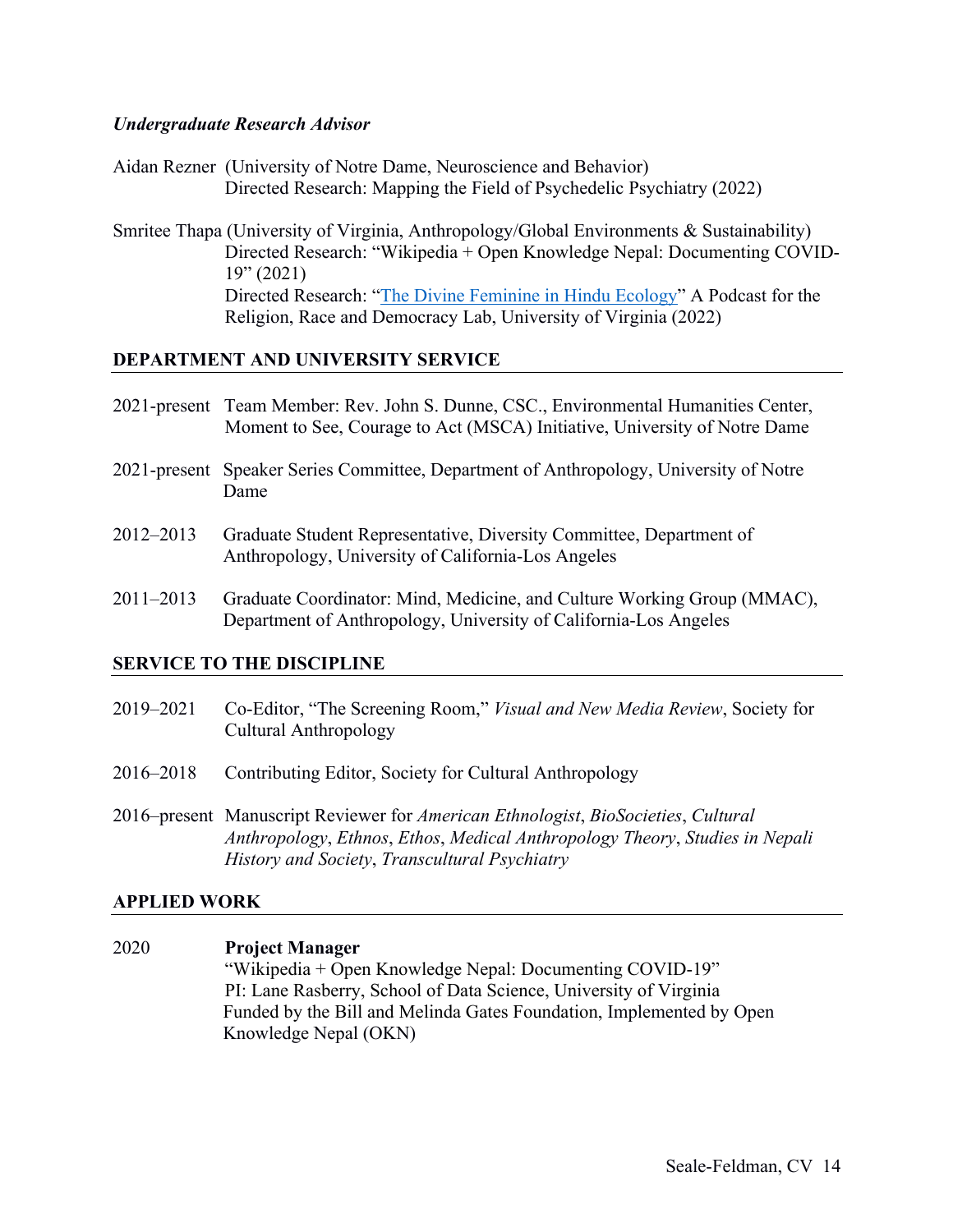#### 2015–2016 **Ethnographic Consultant**

"Psychosocial Intervention for Earthquake Survivors in Nepal," Funded by the Swiss Agency for Development and Cooperation (SDC), Implemented by the Centre for Mental Health and Counselling-Nepal (CMC)

# **PROFESSIONAL TRAINING AND EXPERIENCE**

| 2022      | <b>Faculty Success Program</b><br>National Center for Faculty Development and Diversity (semester program funded<br>by the Office of the Provost, University of Notre Dame) |
|-----------|-----------------------------------------------------------------------------------------------------------------------------------------------------------------------------|
| 2013–2014 | <b>Graduate Fellow</b><br>Culture, Brain, Development, Mental Health (CBDMH) Training Program–<br>Foundation for Psychocultural Research                                    |
| 2009–2010 | <b>Editorial Assistant</b><br>Cabinet Magazine, Brooklyn, NY                                                                                                                |
| 2008      | <b>Globalization and Community Health Summer Field School</b><br>University of South Florida, Monteverde, Costa Rica                                                        |
| 2007      | <b>Research Assistant: Mexico, Trade, and Migration Program</b><br>Global Exchange, San Francisco, CA                                                                       |
|           |                                                                                                                                                                             |

2006–2009 **Research Assistant to Dr. Robert Desjarlais** Sarah Lawrence College, Bronxville, NY

# **RESEARCH EXPERIENCE**

| 2019      | Nepal (Kathmandu, central and eastern hills): Ethnographic research on<br>therapeutic efficacy of humanitarian psychosocial interventions. Interviews,<br><i>participant observation</i>                                                        |
|-----------|-------------------------------------------------------------------------------------------------------------------------------------------------------------------------------------------------------------------------------------------------|
| 2016      | New Haven, CT: Archival research at Yale Divinity School Special Collections<br>on community mental health programs in Nepal. Archival research                                                                                                 |
| 2014-2016 | Nepal (Kathmandu, eastern hills, mid-western Tarai): Ethnographic research on<br>global mental health, psychosocial interventions, and concepts of affliction.<br>Interviews, participant observation, focus groups, surveys, document analysis |
| 2013      | Nepal (Kathmandu, central hills, mid-western Tarai): Ethnographic research on<br>global mental health interventions, psychosomatic disorders, and adolescent<br>"mass hysteria." Interviews, participant observation                            |
| 2012      | Nepal (Kathmandu, central hills): Ethnographic research on dreams, imagination,<br>and migration among the Hyolmo community. Interviews, participant observation                                                                                |